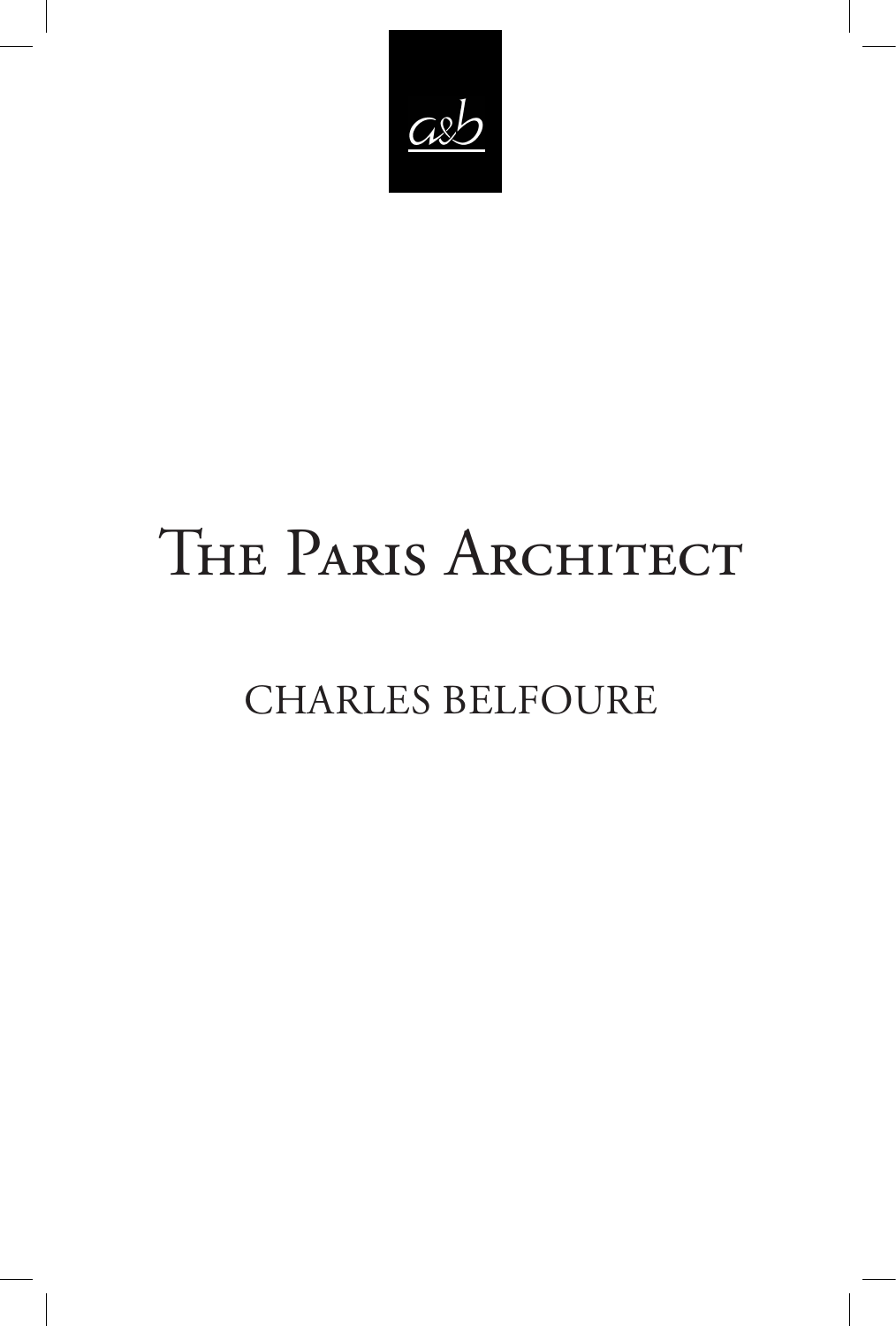Allison & Busby Limited 12 Fitzroy Mews London W1T 6DW *allisonandbusby.com*

First published in 2013. This paperback edition published by Allison & Busby in 2015. Published by arrangement with Sourcebooks Inc.

Copyright © 2013 by Charles Belfoure

The moral right of the author is hereby asserted in accordance with the Copyright, Designs and Patents Act 1988.

> *All characters and events in this publication, other than those clearly in the public domain, are fictitious and any resemblance to actual persons, living or dead, is purely coincidental.*

All rights reserved. No part of this publication may be reproduced, stored in a retrieval system, or transmitted, in any form or by any means without the prior written permission of the publisher, nor be otherwise circulated in any form of binding or cover other than that in which it is published and without a similar condition being imposed on the subsequent buyer.

A CIP catalogue record for this book is available from the British Library.

First Edition

## ISBN 978-0-7490-1947-1

Typeset in 10.75/15.75 pt Adobe Garamond Pro by Allison & Busby Ltd.

The paper used for this Allison & Busby publication has been produced from trees that have been legally sourced from well-managed and credibly certified forests.

> Printed and bound by CPI Group (UK) Ltd, Croydon, CR0 4YY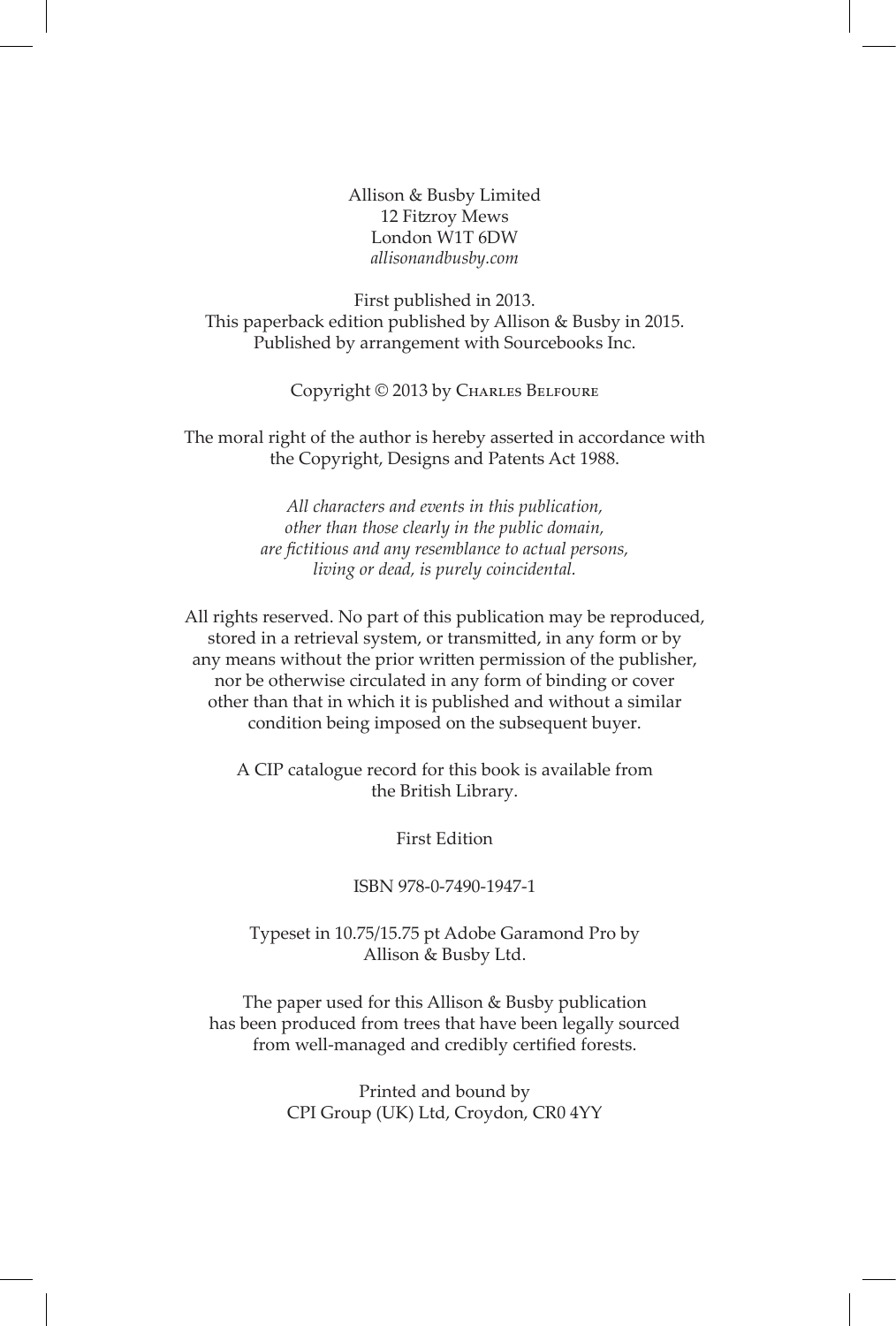## CHAPTER ONE

Just as Lucien Bernard rounded the corner at the rue la Boétie, a man running from the opposite direction almost collided with him. He came so close that Lucien could smell his cologne as he raced by.

In the very second that Lucien realised he and the man wore the same scent, L'Eau d'Aunay, he heard a loud crack. He turned around. Just two metres away, the man lay face down on the pavement, blood streaming from the back of his bald head as though someone had turned on a faucet inside his skull. The dark crimson fluid flowed quickly in a narrow rivulet down his neck, over his crisp white collar, and then onto his well-tailored navy blue suit, changing its colour to a rich deep purple.

There had been plenty of killings in Paris in the two years since the beginning of the German occupation in 1940, but Lucien had never actually seen a dead body until this moment. He was oddly mesmerised, not by the dead body, but by the new colour the blood had produced on his suit. In an art class at school, he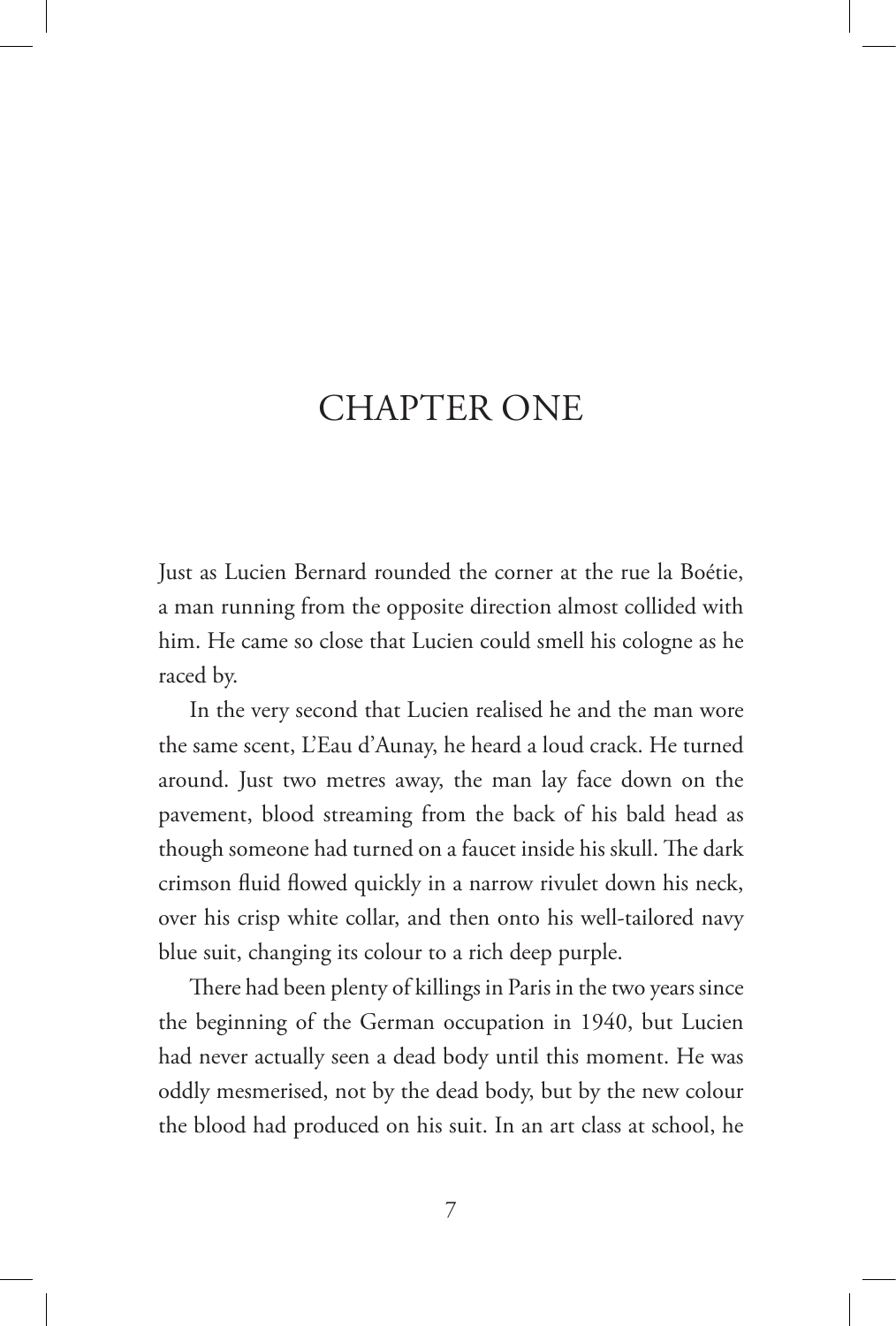had to paint boring colour wheel exercises. Here before him was bizarre proof that blue and red indeed made purple.

'Stay where you are!'

A German officer holding a steel-blue Luger ran up alongside him, followed by two tall soldiers with sub-machine guns, which they immediately trained on Lucien.

'Don't move, you bastard, or you'll be sleeping next to your friend,' said the officer.

Lucien couldn't have moved if he'd wanted to; he was frozen with fear.

The officer walked over to the body, then turned and strolled up to Lucien as if he were going to ask him for a light. About thirty years old, the man had a fine aquiline nose and very dark, un-Aryan brown eyes, which now stared deeply into Lucien's grey-blue ones. Lucien was unnerved. Shortly after the Germans took over, several pamphlets had been written by Frenchmen on how to deal with the occupiers. Maintain dignity and distance, do not talk to them, and above all, avoid eye contact. In the animal world, direct eye contact was a challenge and a form of aggression. But Lucien couldn't avoid breaking this rule with the German's eyes just ten centimetres from his.

'He's not my friend,' Lucien said in a quiet voice.

The German's face broke out into a wide grin.

'This kike is nobody's friend any more,' said the officer, whose uniform indicated he was a major in the Waffen-SS. The two soldiers laughed.

Though Lucien was so scared that he thought he had pissed himself, he knew he had to act quickly or he could be lying dead on the ground next. Lucien managed a shallow breath to brace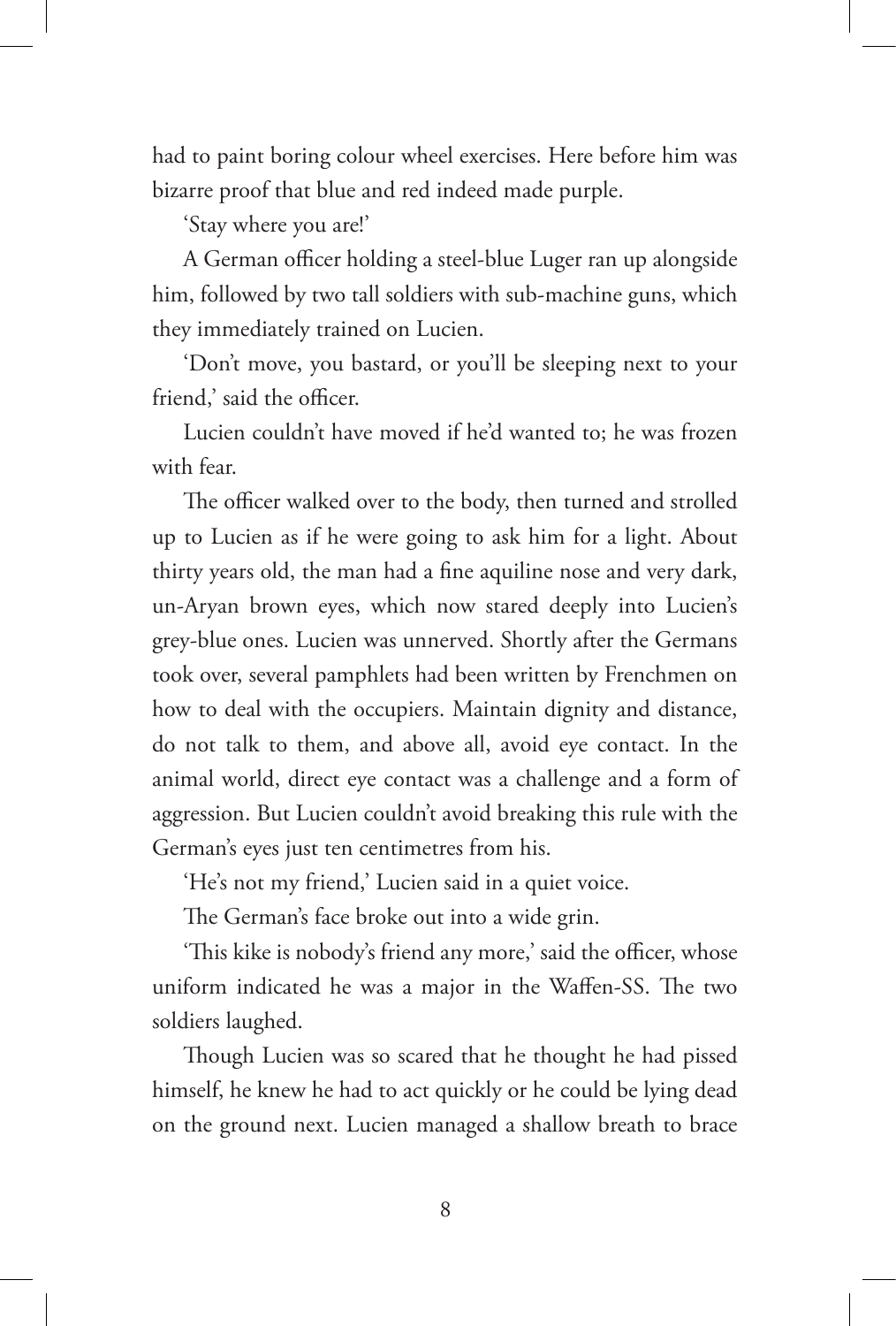himself and to think. One of the oddest aspects of the Occupation was how incredibly pleasant and polite the Germans were when dealing with their defeated French subjects. They even gave up their seats on the Metro to the elderly.

Lucien tried the same tack.

'Is that your bullet lodged in the gentleman's skull?' he asked.

'Yes, it is. Just one shot,' the major said. 'But it's really not all that impressive. Jews aren't very athletic. They run so damn slow it's never much of a challenge.'

The major began to go through the man's pockets, pulling out papers and a handsome alligator wallet, which he placed in the side pocket of his green and black tunic. He grinned up at Lucien.

'But thank you so much for admiring my marksmanship.'

A wave of relief swept over Lucien – this wasn't his day to die. 'You're most welcome, Major.'

The officer stood. 'You may be on your way, but I suggest you visit a men's room first,' he said in a solicitous voice. He gestured with his grey gloved hand at the right shoulder of Lucien's grey suit.

'I'm afraid I splattered you. This filth is all over the back of your suit, which I greatly admire, by the way. Who is your tailor?'

Craning his neck to the right, Lucien could see specks of red on his shoulder. The officer produced a pen and a small brown notebook.

'Monsieur. Your tailor?'

'Millet. On the rue de Mogador.' Lucien had always heard that Germans were meticulous record keepers.

The German carefully wrote this down and pocketed his notebook in his trouser pocket.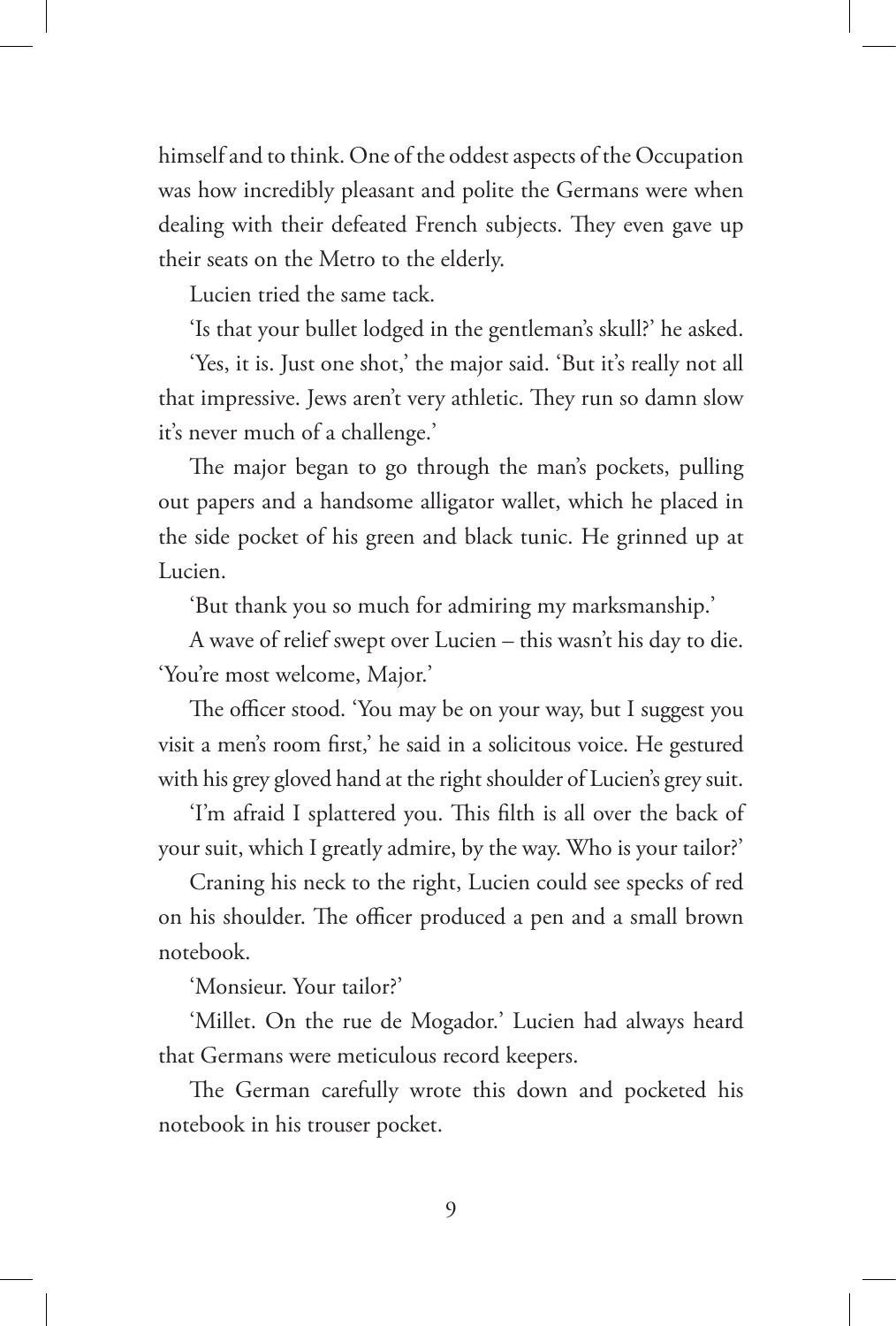'Thank you so much. No one in the world can surpass the artistry of French tailors, not even the British. You know, the French have us beat in all the arts, I'm afraid. Even we Germans concede that Gallic culture is vastly superior to Teutonic – in everything except fighting wars, that is.' The German laughed at his observation, as did the two soldiers.

Lucien followed suit and also laughed heartily.

After the laughter subsided, the major gave Lucien a curt salute. 'I won't keep you any longer, monsieur.'

Lucien nodded and walked away. When safely out of earshot, he muttered 'German shit' under his breath and continued on at an almost leisurely pace. Running through the streets of Paris had become a death wish – as the poor devil lying face down in the street had found out. Seeing a man murdered had frightened him, he realised, but he really wasn't upset that the man was dead. All that mattered was that *he* wasn't dead. It bothered him that he had so little compassion for his fellow man.

But no wonder – he'd been brought up in a family where compassion didn't exist.

His father, a university-trained geologist of some distinction, had had the same dog-eat-dog view of life as the most ignorant peasant. When it came to the misfortune of others, his philosophy had been 'tough shit, better him than me'. The late Professor Jean-Baptiste Bernard hadn't seemed to realise that human beings, including his wife and children, had feelings. His love and affection had been heaped upon inanimate objects – the rocks and minerals of France and her colonies – and he demanded that his two sons love them as well. Before most children could read, Lucien and his older brother, Mathieu, had been taught the names of every sedimentary, igneous,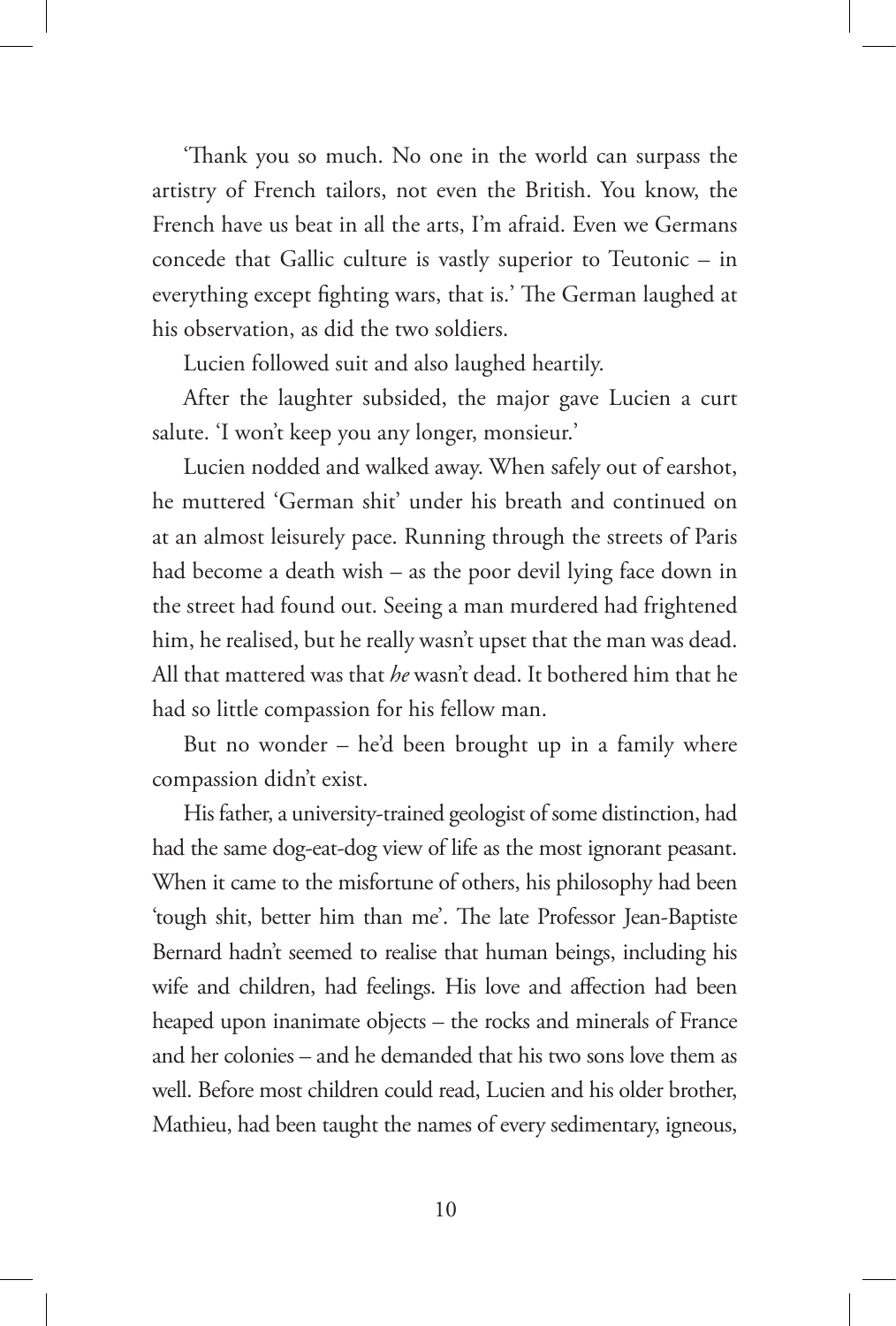and metamorphic rock in every one of France's nine geological provinces.

His father tested them at suppertime, setting rocks on the table for them to name. He was merciless if they made even one mistake, like the time Lucien couldn't identify bertrandite, a member of the silicate family, and his father had ordered him to put the rock in his mouth so he would never forget it. To this day, he remembered bertrandite's bitter taste.

He had hated his father, but now he wondered if he was more like his father than he wanted to admit.

As Lucien walked on in the glaring heat of the July afternoon, he looked up at the buildings clad in limestone (a sedimentary rock of the calcium carbonate family), with their beautiful rusticated bases, tall windows outlined in stone trim, and balconies with finely detailed wrought-iron designs supported on carved stone consoles. Some of the massive double doors of the apartment blocks were open, and he could see children playing in the interior courtyards, just as he had done when he was a boy. He passed a street-level window from which a black and white cat gazed sleepily at him.

Lucien loved every building in Paris – the city of his birth, the most beautiful city in the world. In his youth, he had roamed all over Paris, exploring its monuments, grand avenues, and boulevards down to the grimiest streets and alleys in the poorest districts. He could read the history of the city in the walls of these buildings. If that Kraut bastard's aim had been off, never again would he have seen these wonderful buildings, walk these cobblestone streets, or inhale the delicious aroma of baking bread in the boulangeries.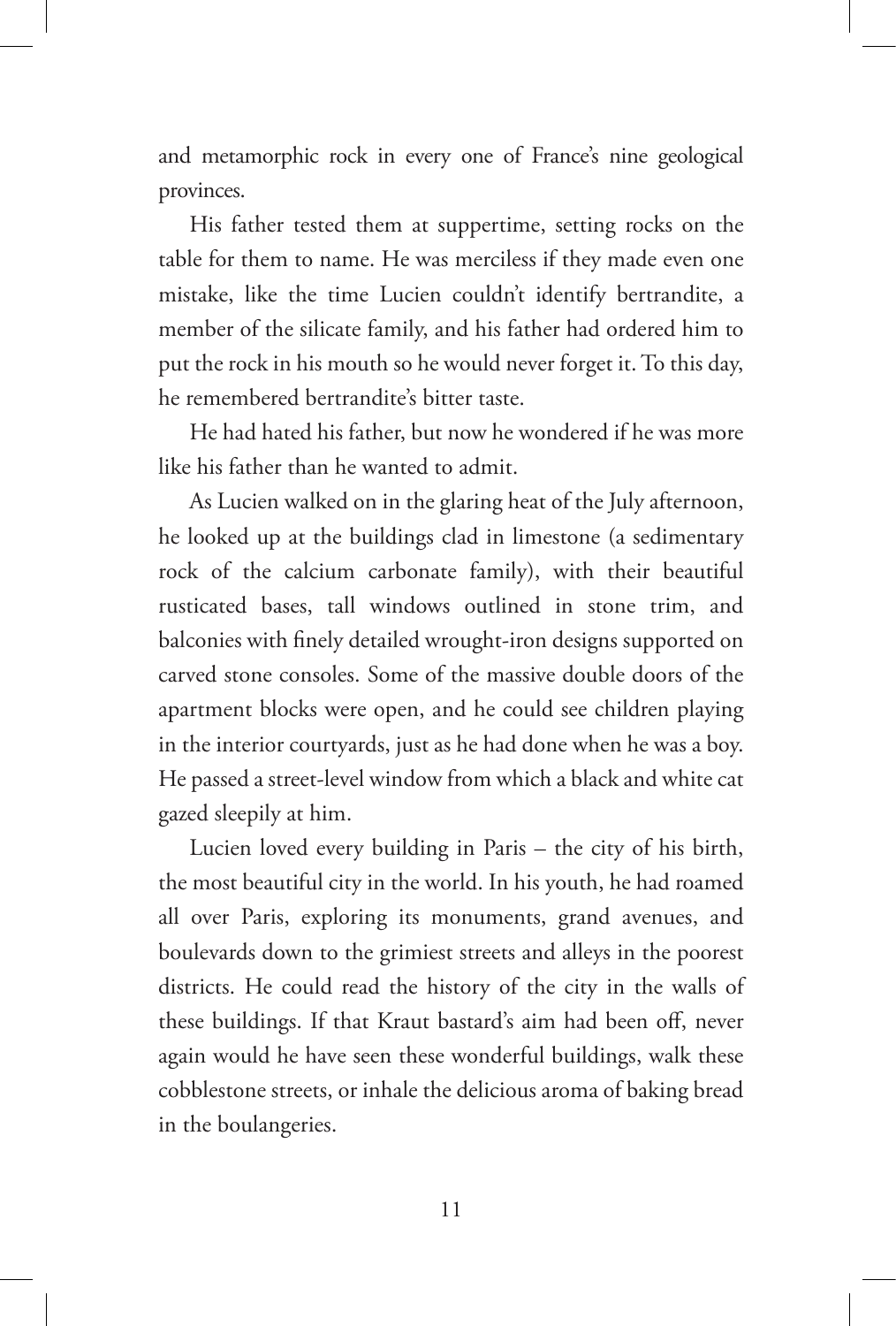Farther down the rue la Boétie, he could see shopkeepers standing back from their plate glass windows – far enough to avoid being spotted from the street but close enough to have seen the shooting. A very fat man motioned to him from the entrance of the Cafe d'Été. When he reached the door, the man, who seemed to be the owner, handed him a wet bar towel.

'The bathroom's in the back,' he said.

Lucien thanked him and walked to the rear of the cafe. It was a typical dark Parisian cafe, narrow, a black-and-white-tiled floor with small tables along a wall, and a very poorly stocked bar on the opposite side. The Occupation had done the unthinkable in Paris: it had cut off a Frenchman's most basic necessities of life – cigarettes and wine. But the cafe was such an ingrained part of his existence that he still went there daily to smoke fake cigarettes made from grass and herbs and drink the watered-down swill that passed for wine. The Cafe d'Été patrons, who had probably seen what had happened, stopped talking and looked down at their glasses when Lucien passed, acting as if he'd been contaminated by his contact with the Germans. It reminded him of the time he'd been in a cafe when five German enlisted men blundered in. The place had gone totally silent, as if someone had turned off a switch on a radio. The soldiers had left immediately.

In the filthy bathroom, Lucien took off his suit jacket to begin the clean-up. A few blobs of blood the size of peas dotted the back of the jacket, and one was on the sleeve. He tried to blot out the Jew's blood, but faint stains remained. This annoyed him – he only had one good business suit. A tall, handsome man with a full head of wavy brown hair, Lucien was quite particular about his clothes. His wife, Celeste, was clever about practical matters,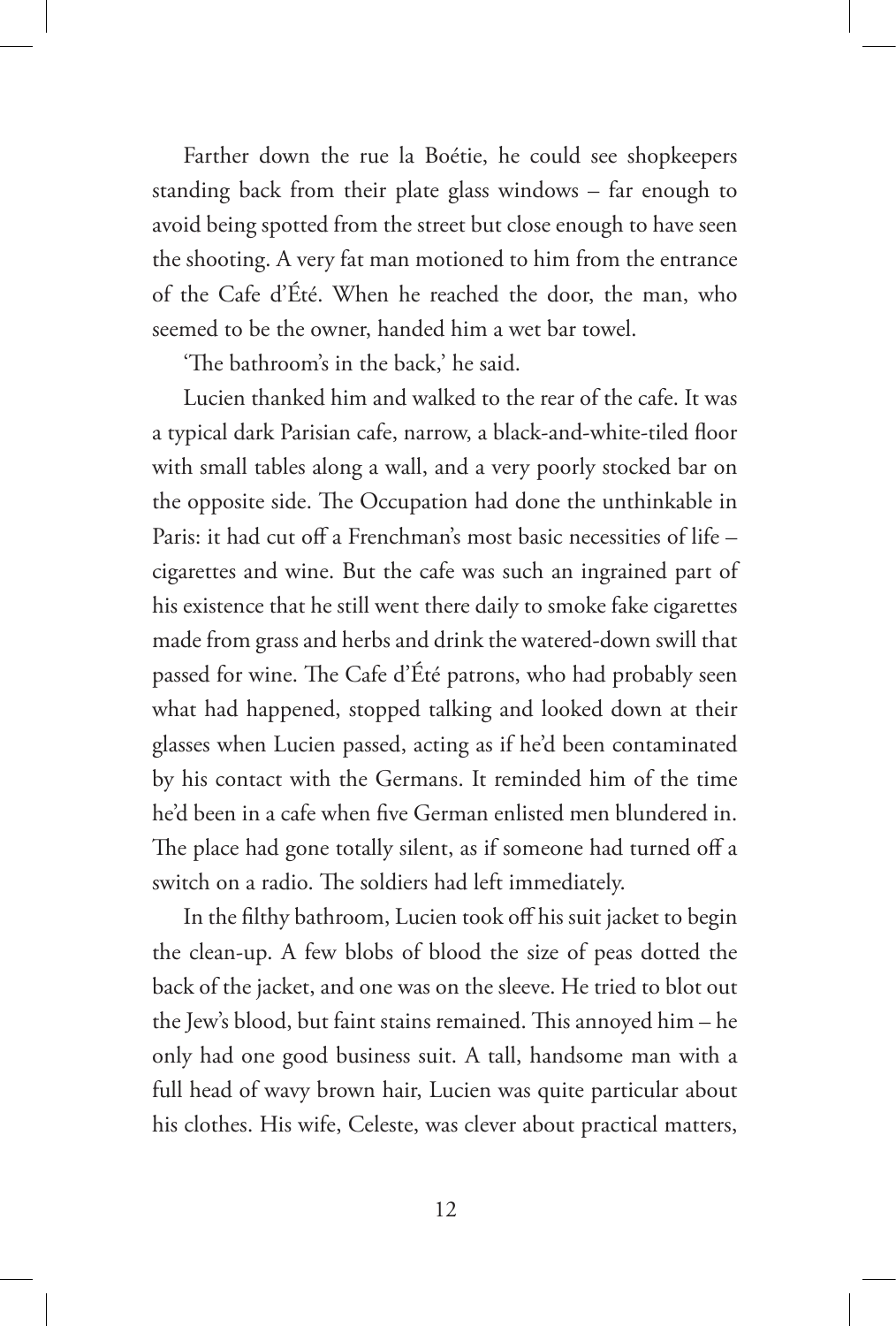though. She could probably get the bloodstains out of his jacket. He stood back and looked at himself in the mirror above the sink to make sure there wasn't any blood on his face or in his hair, then suddenly looked at his watch and realised his appointment was in ten minutes. He put his jacket back on and threw the soiled towel in the sink.

Once in the street, he couldn't help looking back at the corner where the shooting had taken place. The Germans and the body were gone; only a large pool of blood marked the spot of the shooting. The Germans were unbelievably efficient people. The French would have stood around the corpse, chatting and smoking cigarettes. Full rigor mortis would have set in by the time they had carted it away. Lucien almost started trotting but slowed his pace to a brisk walk. He hated being late, but he wasn't about to be shot in the back of the skull because of his obsession with punctuality. Monsieur Manet would understand. Still, this meeting held the possibility of a job, and Lucien didn't want to make a bad first impression.

Lucien had learnt early in his career that architecture was a business as well as an art, and one ought not look at a first job from a new client as a one-shot deal but rather as the first in a series of commissions. And this one had a lot of promise. The man he was to meet, Auguste Manet, owned a factory that until the war used to make engines for Citroën and other car makers. Before an initial meeting with a client, Lucien would always research his background to see if he had money, and Monsieur Manet definitely had money. Old money, from a distinguished family that went back generations. Manet had tried his hand at industry, something his class frowned upon. Wealth from business was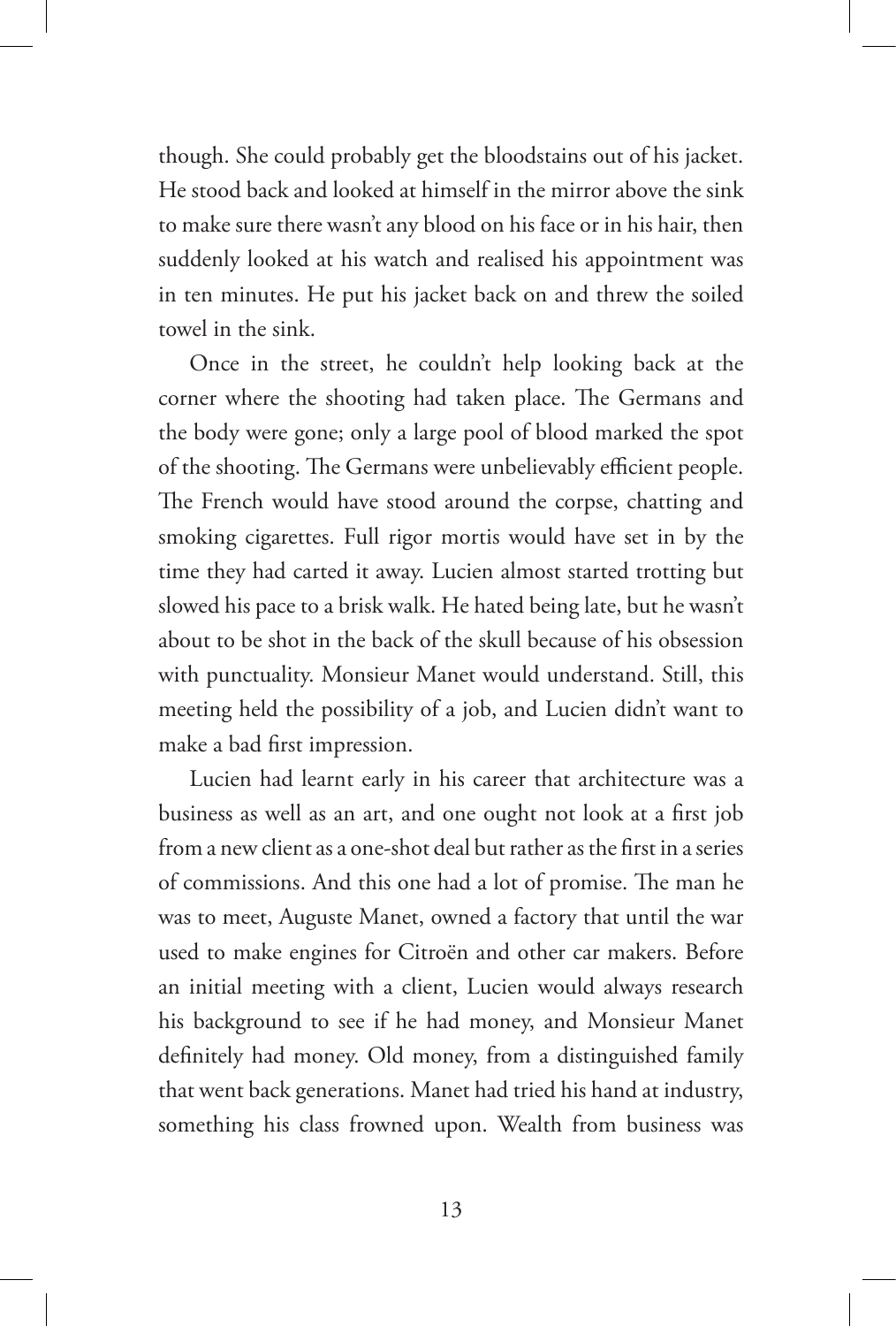considered dirty, not dignified. But he had multiplied the family fortune a hundredfold, cashing in on the car craze, specialising in engines.

Manet was in an excellent position to obtain German contracts during the Occupation. Even before the German invasion in May 1940, a mass exodus had begun, with millions fleeing the north of the country to the south, where they thought they'd be safe. Many industrialists had tried unsuccessfully to move their entire factories, including the workers, to the south. But Manet had remained calm during the panic and stayed put, with all his factories intact.

Normally, a defeated country's economy ground to a halt, but Germany was in the business of war. It needed weapons for its fight with the Russians on the Eastern Front, and suitable French businesses were awarded contracts to produce war materiel. At first, French businessmen had viewed cooperation with the Germans as treason, but faced with a choice of having their businesses appropriated by the Germans without compensation or accepting the contracts, the pragmatic French had chosen the latter. Lucien was betting that Manet was a pragmatic man and that he was producing weapons for the Luftwaffe or the Wehrmacht. And that meant new factory space, which Lucien could design for him.

Before the war, whenever Lucien was on his way to meet a client for the first time, his imagination ran wild with visions of success – especially when he knew the client was rich. He tried to rein in his imagination now, telling himself to be pessimistic. Every time he got his hopes up high these days, they were smashed to bits. Like in 1938, when he was just about to start a store on